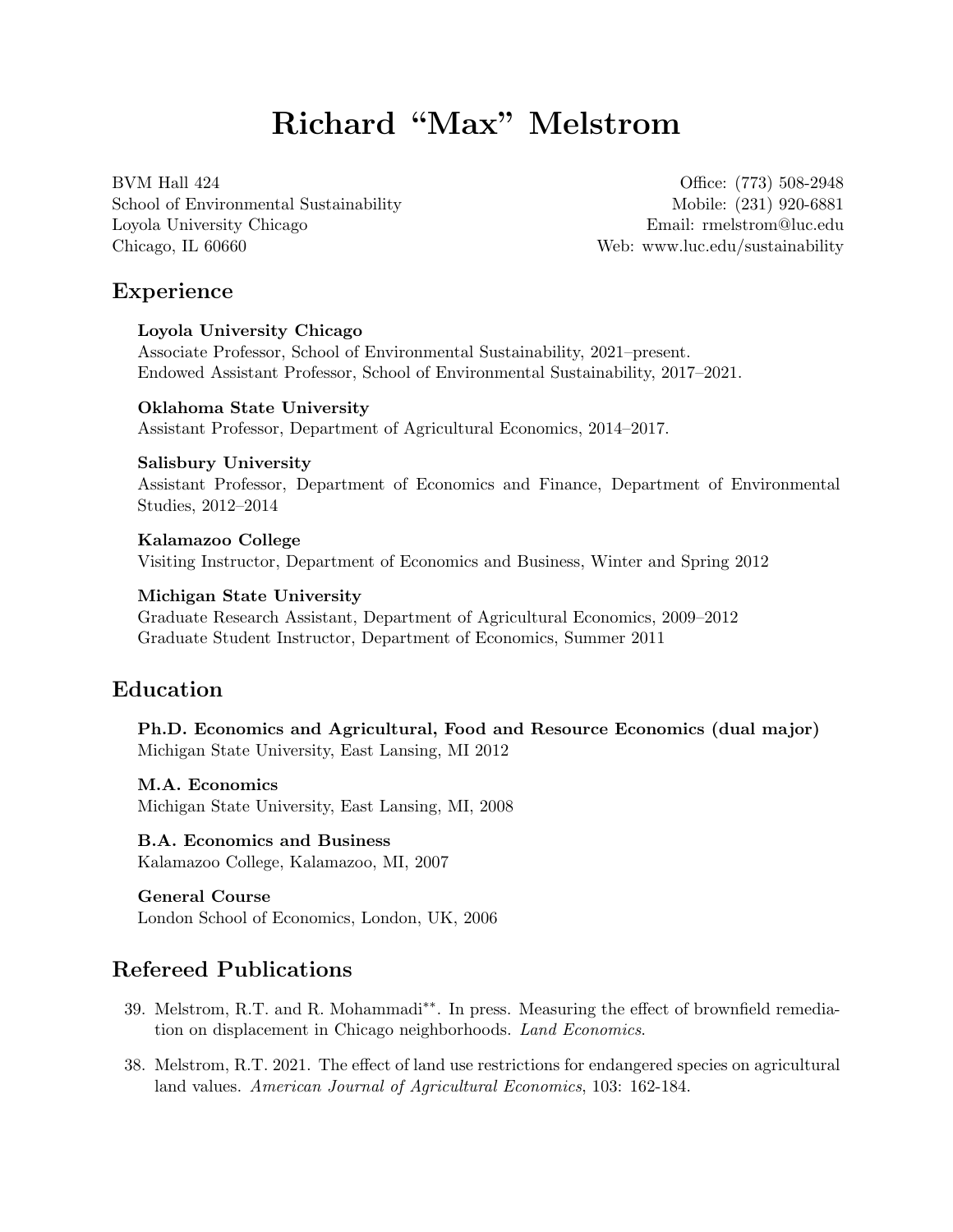- 37. Melstrom, R.T. and A. Klis. 2021. Modeling dynamic adjustment in commercial fisheries. Land Economics, 97(4).
- 36. Melstrom, R.T. and T. Welniak<sup>∗</sup> . 2020. The effect of site congestion on valuing freshwater fishing for urban residents. Water Economics and Policy, 6(4): 1950008.
- 35. Melstrom, R.T. and M. Kaefer∗∗. 2020. How diverse are preferences for urban fisheries? Evidence from a choice experiment. Human Dimensions of Wildlife 6: 503-516.
- 34. Malone, T. and R.T. Melstrom. 2020. Where's the beef? Cattle producers' response to endangered species regulations. Food Policy 91: 101814.
- 33. Wu, T.<sup>∗</sup> , S.R. Henneberry, J.N. Ng'ombe and R.T. Melstrom. 2020. Chinese Demand for Agritourism in Rural America. Sustainability 12(7): 3052.
- 32. Klis, A. and R.T. Melstrom. 2020. Strategic behavior and dynamic externalities in commercial fisheries. Ecological Economics 169: 106503.
- 31. Melstrom, R.T., C. Reeling, L. Gupta, S.R. Miller, Y. Zhang and F. Lupi. 2019. Economic damages from a worst-case oil spill in the Straits of Mackinac. Journal of Great Lakes Research 45(6): 1130-1141.
- 30. Carlson, A.K., W.W. Taylor, M.T. Kinnison, S.M.P. Sullivan, M.J. Weber, R.T. Melstrom, P.A. Venturelli, M.R. Wuellner, R.M. Newman, K.J. Hartman, B.G. Zydlewski, D.R. DeVries, S.M. Gray, D.M. Infante, M.A. Pegg, R.M. Harrell and A.E. Todgham. 2019. Threats to freshwater fisheries in the United States: Perspectives and investments of state fisheries administrators and Agricultural Experiment Station directors. Fisheries 44(6): 276-287.
- 29. Melstrom, R.T. and L. Vasarhelyi∗∗. 2019. Modeling recreation demand and fees at national parks. Annals of Tourism Research 77: 175-178.
- 28. Reeling, C., L.H. Palm-Forster and R.T. Melstrom. 2019. Policy instruments and incentives for coordinated habitat conservation. Environmental and Resource Economics. 73(3): 791- 813.
- 27. Melstrom, R.T. 2019. A note on the petroleum industry's participation in conservation agreements for the lesser prairie chicken. Agricultural and Resource Economics Review,  $48(1)$ : 100-116.
- 26. Melstrom, R.T., K.R. Salau and D.W. Shanafelt. 2019. The optimal timing of reintroducing captive populations into the wild. Ecological Economics, 156: 174-184.
- 25. Lee, K.<sup>∗</sup> and R.T. Melstrom. 2018. Evidence of increased electricity influx following the Regional Greenhouse Gas Initiative. Energy Economics 76, 127-135.
- 24. Melstrom, R.T., K. Lee<sup>∗</sup> and J. Byl. 2018. Endangered species regulation and local employment: The case of the lesser prairie chicken. Journal of Agricultural and Resource Economics 43(3): 346-363.
- 23. Cha, W.<sup>∗</sup> and R.T. Melstrom. 2018. Catch-and-release regulations and paddlefish angler preferences. Journal of Environmental Management 214: 1-8.
- 22. Melstrom, R.T and C. Murphy<sup>∗</sup> . 2018. Do agritourism visitors care about landscapes? An examination with producer-level data. Journal of Travel Research 67(3): 360-369.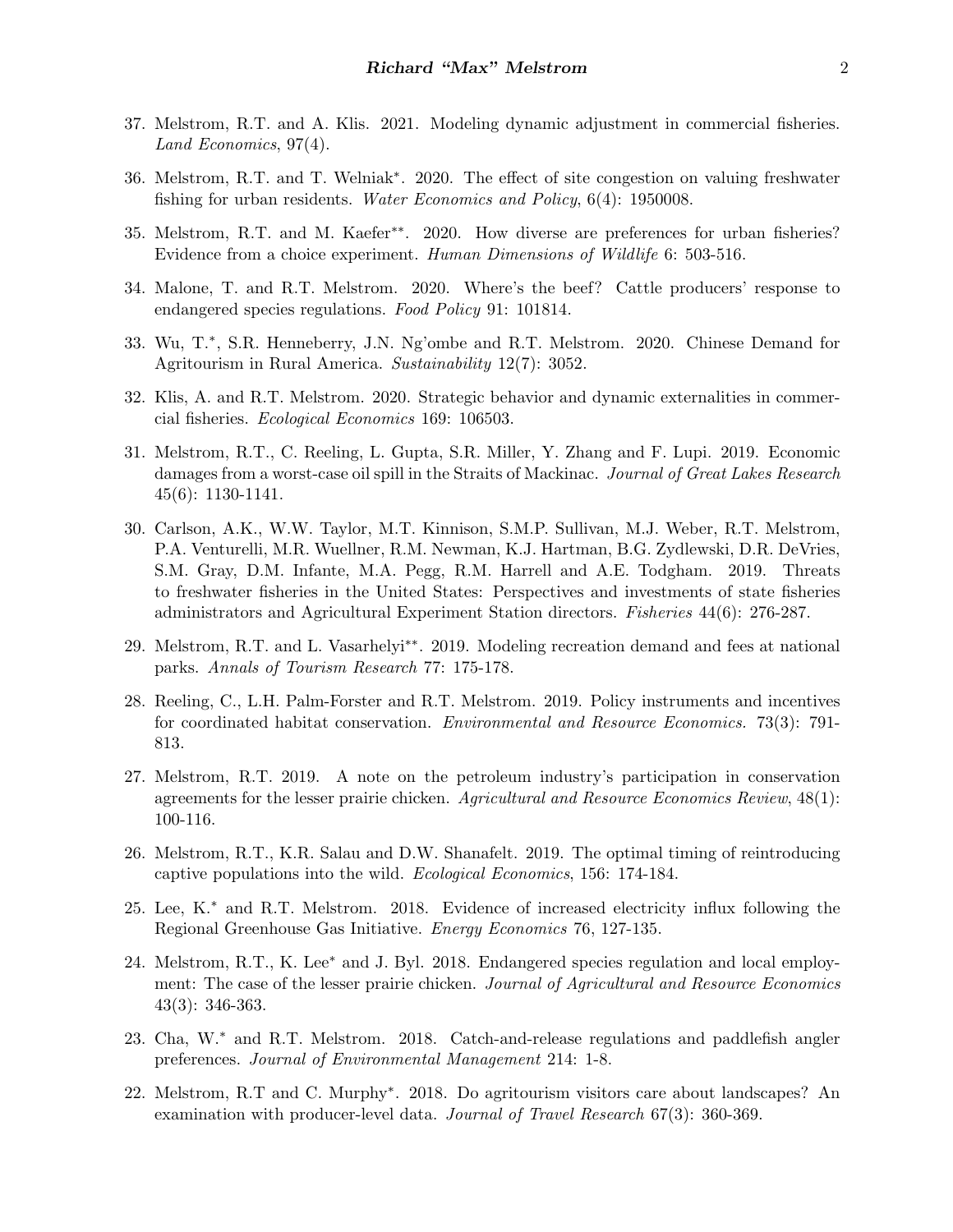- 21. Melstrom, R.T. 2018. How do license prices affect participation in recreational fishing? Evidence from Pennsylvania. Human Dimensions of Wildlife 23(3): 273-283.
- 20. Boyer, T.A., R.T. Melstrom and L.D. Sanders. 2017. Effects of climate variation and water levels on reservoir recreation. Lake and Reservoir Management 33(3): 223-233.
- 19. Melstrom, R.T. 2017. Where to drill? The petroleum industry's response to an endangered species listing. *Energy Economics* 66: 320-327.
- 18. Daniels, B.<sup>∗</sup> and R.T. Melstrom. 2017. Examining recreation demand for lakeshore parks in Oklahoma: What is causing the downward trend in attendance? Journal of Park and Recreation Administration 35(2): 25-36.
- 17. Melstrom, R.T., D.H. Jayasekera<sup>\*</sup>, T.A. Boyer and C. Jager. 2017. Scale heterogeneity in recreationists' decision making: Evidence from a site choice model of sport fishing. Journal of Outdoor Recreation and Tourism 18: 81-87.
- 16. Wietelman, D.C.∗∗ and R.T. Melstrom. 2017. The effect of listing the lesser prairie chicken as a threatened species on rural property values. Journal of Environmental Management 191: 155-161.
- 15. Melstrom, R.T. and D.H. Jayasekera<sup>\*</sup>. 2017. Two-stage estimation to control for unobservables in a recreation demand model with unvisited sites. Land Economics 93(2): 328-341.
- 14. Melstrom, R.T. 2017. Estimating a model of sportfishing trip expenditures using a quasimaximum likelihood approach. Tourism Economics 23: 448-459.
- 13. Long, J.M. and R.T. Melstrom. 2016. Measuring the relationship between sportfishing trip expenditures and anglers' species preferences. North American Journal of Fisheries Management 36: 371-373.
- 12. Melstrom, R.T., L. Jones and J. Caviglia-Harris. 2016. Patterns of frontier development: A dynamic model of resource extraction in the Brazilian Amazon. Environment and Development Economics 21: 350-370.
- 11. Melstrom, R.T. 2015. Cyclical harvesting in a fishery with bycatch. Resource and Energy Economics 42: 1-15.
- 10. Caviglia-Harris, J. and R.T. Melstrom. 2015. Airing your dirty laundry: A quick marketable pollution permits game for the classroom. Journal of Economic Education 46: 412-419.
- 9. Melstrom, R.T., F. Lupi, P.C. Esselman and R.J. Stevenson. 2015. Valuing recreational fishing quality at rivers and streams. Water Resources Research 51: 140-150.
- 8. Melstrom, R.T. 2015. Valuing a historic site with multiple visitor types and missing survey data. Journal of Cultural Heritage 16: 102-105.
- 7. Melstrom, R.T. 2014. Managing apparent competition between the feral pigs and native foxes of Santa Cruz Island. Ecological Economics 107: 157-162.
- 6. Melstrom, R.T. 2014. Valuing historic battlefields: An application of the travel cost method to three American Civil War battlefields. Journal of Cultural Economics 28: 223-236.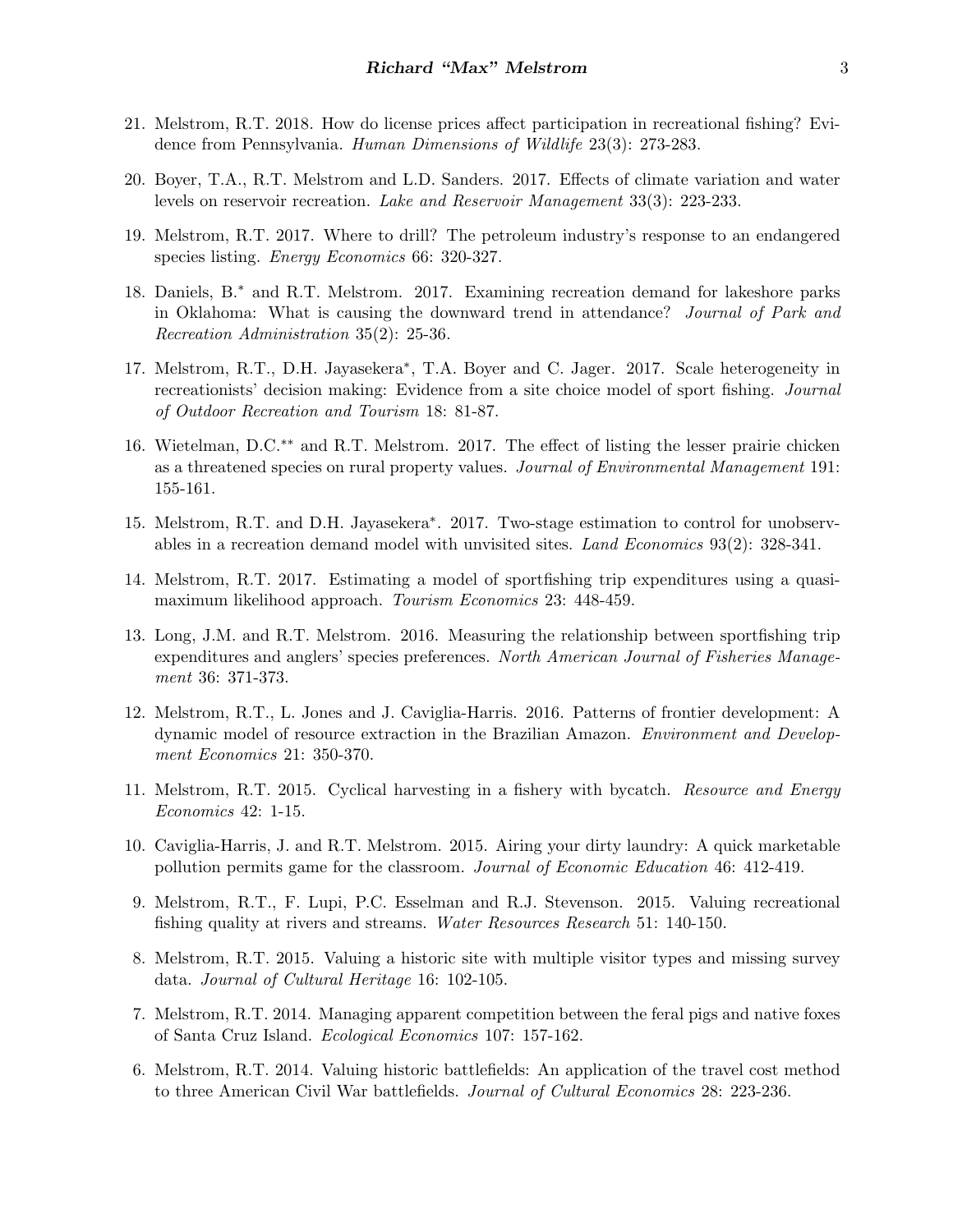- 5. Melstrom, R.T. and R.D. Horan. 2014. Interspecies management and land use strategies to protect endangered species. Environmental and Resource Economics 58: 199-218.
- 4. Melstrom, R.T. and F. Lupi. 2013. Valuing recreational fishing in the Great Lakes. North American Journal of Fisheries Management 33: 1184-1193.
- 3. Melstrom, R.T. and R.D. Horan. 2013. Managing excessive predation in a predator-endangered prey setting. Ecological Economics 90: 85-93.
- 2. Horan, R.D. and R.T. Melstrom. 2011. No sympathy for the devil. Journal of Environmental Economics and Management 62: 376-385.
- 1. Horan, R.D., E.P. Fenichel and R.T. Melstrom. 2011. Wildlife disease bioeconomics. International Review of Environmental and Resource Economics 5: 23-61.

<sup>∗</sup> and ∗∗ indicate graduate and undergraduate student author, respectively.

## Extension Publications

- 10. Hyink, J. and R.T. Melstrom. 2021. Summary of Aquaculture in the United States. Loyola eCommons School of Environmental Sustainability Report: ENVS-2021-01.
- 9. Melstrom, R.T. and C. Redding. 2020. Racial Inequality in Chicago: Income and Education. Loyola eCommons School of Environmental Sustainability Report: ENVS-2020-01.
- 8. Boyer, T.A., B. Daniels, R.T. Melstrom. 2016. Algal Blooms in Oklahoma: Lake Warnings. Oklahoma Cooperative Extension Service Fact Sheet: AGEC-1063.
- 7. Boyer, T.A., B. Daniels, R.T. Melstrom. 2016. Algal Blooms in Oklahoma: Economic Impacts. Oklahoma Cooperative Extension Service Fact Sheet: AGEC-1062.
- 6. Murphy, C., R.T. Melstrom, D. Shideler and J. Cummings. 2015. Agritourism in Oklahoma. Oklahoma Cooperative Extension Service Fact Sheet: AGEC-1058.
- 5. Melstrom, R.T., D.W. Shideler, W. Cha and C. Jager. 2015. Economic Analysis of Trout Fishing at Perry Lake, Oklahoma. Department Working Paper AE-15007.
- 4. Boyer, T.A., L.D. Sanders, R.T. Melstrom, A. Stoecker and S. Ferrell. 2015. Water-based Recreation in Oklahoma: Water Rights, Valuation and Implications for Public Policy, Economic Development and Management. Oklahoma Cooperative Extension Service Fact Sheet: AGEC-1057.
- 3. Boyer, T.A., L.D. Sanders, A. Stoecker, S. Ferrell and R.T. Melstrom. 2015. Municipal Water Conservation in Oklahoma: Background, Issues and Options. Oklahoma Cooperative Extension Service Fact Sheet: AGEC-1055.
- 2. Melstrom, R.T., D.H. Jayasekera, C. Jager and T.A. Boyer. 2015. The Economic Value of Sportfishing Trips to Oklahoma Lakes. Oklahoma Cooperative Extension Service Fact Sheet: AGEC-1054.
- 1. Murphy, C. and R.T. Melstrom. 2015. Know Your Customers: Oklahoma Agritourism Visitor Characteristics and Opinions about a New Liability Law. Oklahoma Cooperative Extension Service Fact Sheet: AGEC-1053.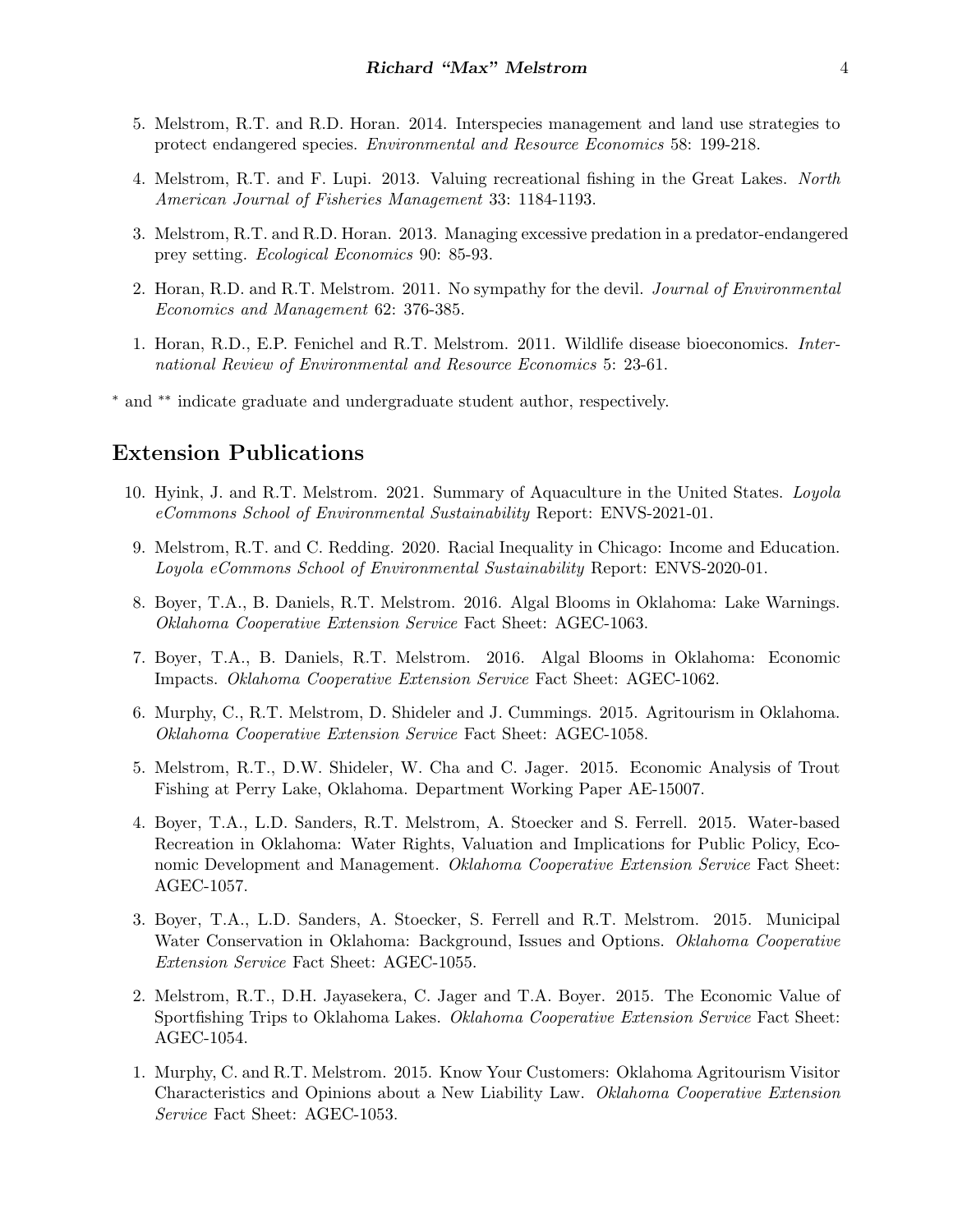# Other Publications

Melstrom, R.T. In press. Expanding Participation in Recreational Fishing through Multiple License Markets. K.L. Pope, L.A. Powell (Ed). Harvest of Fish and Wildlife: New Paradigms for Sustainable Management. Taylor and Francis.

Meadows, G., and 41 other authors. 2018. Independent Risk Analysis for the Straits Pipelines. A multi-organizational initiative led by Michigan Technological University for the State of Michigan-Project ID: 1801011.

### Papers in Progress

Melstrom, R.T., D.W. Shanafelt and C. Reeling. Coordinating investments in habitat management and economic development.

Melstrom, R.T., R. Mohammadi, A. Krings and T. Schusler. Tastes for neighborhood demographics and environmental improvements.

Staples, A., D. Chambers, R.T. Melstrom and T. Malone. Regulations across protein supply chains.

# Conference Presentations

Measuring the effect of brownfield remediation on displacement in Chicago neighborhoods. AERE sessions at the ASSA Meetings, January 2021.

Estimating Dynamic Behavior in Commercial Fisheries. NAREA Annual Meeting (virtual), June 2020.

Measuring the Effect of Brownfield Remediation on Displacement in Chicago Neighborhoods. AERE Annual Meeting (virtual), June 2020.

The Effect of Land Use Restrictions Protecting Endangered Species on Agricultural Land Values, SEA Annual Meeting, Fort Lauderdale, Florida, November 2019.

Effects of regulations and pricing on participation in recreational fishing, American Fisheries Society and The Wildlife Society joint annual meeting, Reno, Nevada, September 2019.

The Effect of Land Use Restrictions for Endangered Species on Agricultural Land Values, AAEA Annual Meeting, Atlanta, Georgia, July 2019. Honorable Mention for Outstanding Poster Award in the Land, Water and Environmental Economics Section.

The Effect of Land Use Restrictions Protecting Endangered Species on Agricultural Land Values, NAREA Workshop, Portsmouth, New Hampshire, June 2019.

The Effect of Land Use Restrictions Protecting Endangered Species on Agricultural Land Values, AERE Annual Meeting, Lake Tahoe, Nevada, May 2019.

The Effect of Site Congestion on the Demand for and Value of Urban Fishing Areas, MEA Annual Meeting, St. Louis, Missouri, March 2019.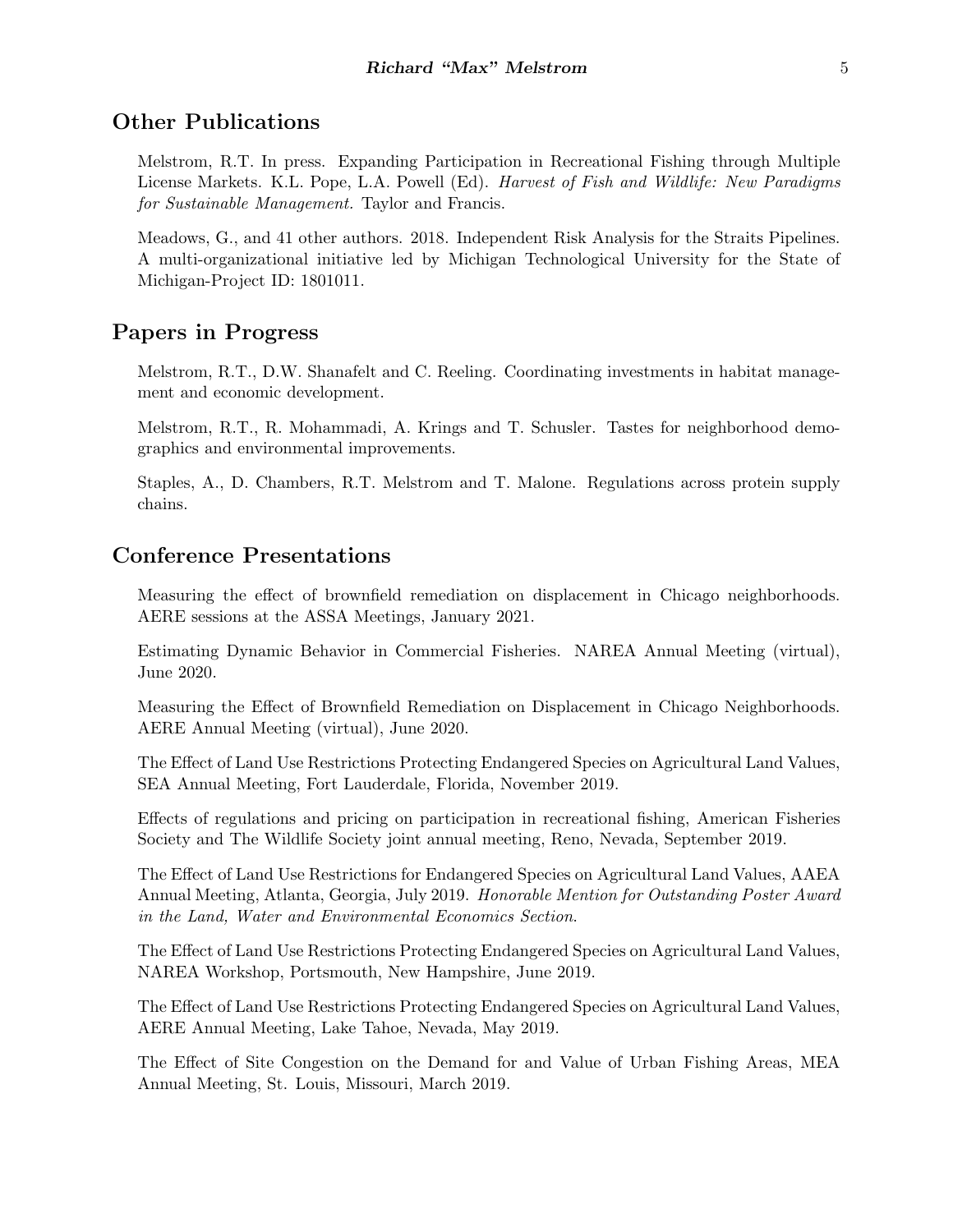Congestion Costs Matter in Valuing Recreational Fishing for Urban Residents, SAEA Annual Meeting, Birmingham, Alabama, February 2019.

Where's the beef? Cattle Producers Response to Endangered Species Regulations, poster presentation at AAEA Annual Meeting, Washington, D.C., August 2018. 1<sup>st</sup> Place Outstanding Poster Award in the Land, Water and Environmental Economics Section.

The Effect of Land Use Restrictions for Endangered Species on Agricultural Land Values, MEA Annual Meeting, Evanston, Illinois, March 2018.

Will the Petroleum Industry Participate in Habitat Conservation for Imperiled Species?, Pathways to Success: Integrating Human Dimensions into Fish and Wildlife Management Conference, Estes Park, Colorado, October 2017.

The Effect of License Prices and Senior Discounts on Fishing Participation, AFS Annual Meeting, Tampa, Florida, August 2017.

The Petroleum Industry's Response to an Endangered Species Listing, AAEA Annual Meeting, Chicago, Illinois, July 2017.

The Petroleum Industry's Response to an Endangered Species Listing, MEA Annual Meeting, Cincinnati, Ohio, April 2017.

The Placement of Oil and Gas Wells in Response to Environmental Litigation Risks, Southern Agricultural Economics Association Annual Meeting, Mobile, Alabama, Febuary 2017.

Combining Actual and Stated Behavior Data to Measure the Economic Impacts of Catch and Release Regulations in a Vulnerable Recreational Fishery, AFS Annual Meeting, Kansas City, Missouri, August 2016.

The Effect of Endangered Species Regulations on Local Employment: Evidence from the Listing of the Lesser Prairie Chicken, AAEA Annual Meeting, Boston, Massachusetts, August 2016.

Two-Stage Estimation to Control for Unobservables in a Recreation Demand Model with Unvisited Sites, AAEA Annual Meeting, Boston, Massachusetts, August 2016.

Balancing Development and Habitat Conservation in Recovering Endangered Species, International Symposium on Society and Resource Management, Houghton, Michigan, June 2016.

The Effect of Endangered Species Regulations on Local Employment: Evidence from the Listing of the Lesser Prairie Chicken, MEA Annual Meeting, Evanston, Illinois, April 2016.

Valuing Aquatic Ecosystem Services: Applications to Recreational Fisheries in Oklahoma, Oklahoma Clean Lakes and Watersheds Annual Meeting, Stillwater, Oklahoma, March 2016.

Valuing Recreational Fisheries in Oklahoma, Oklahoma Natural Resources Conference, Oklahoma City, Oklahoma, February 2016.

The Effect of Endangered Species Regulations on Local Employment: Evidence from the Listing of the Lesser Prairie Chicken, Southern Agricultural Economics Association Annual Meeting, San Antonio, Texas, February 2016.

Measuring The Relationship Between Sportfishing Trip Expenditures and Anglers' Species Pref-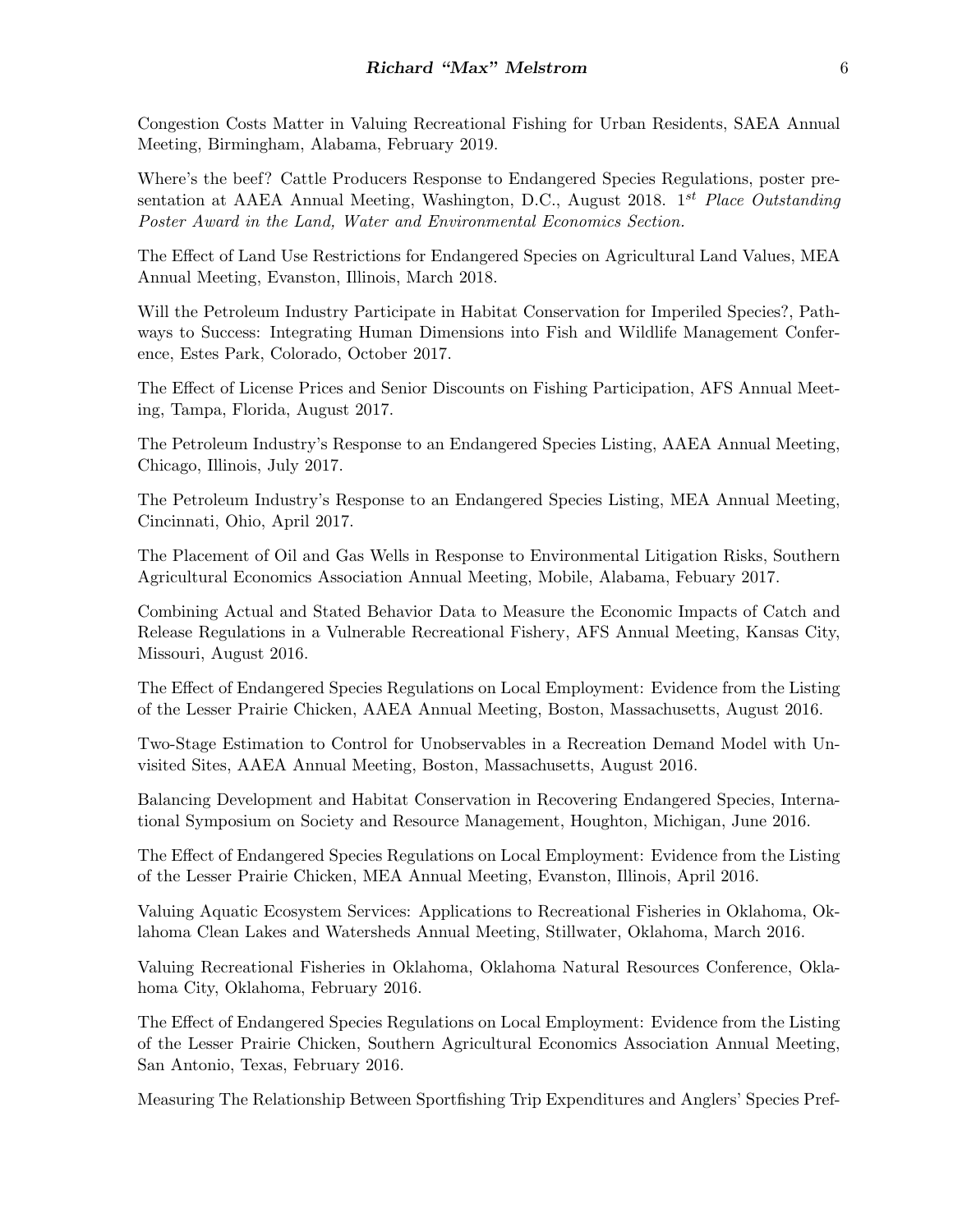erences, Midwest Fish and Wildlife Conference, Grand Rapids, Michigan, January 2016.

Is the Demand for Recreation at Grand Lake Affected by Swim Warnings and do Visitors Value Improvements in Water Conditions? Oklahoma Governor's Water Conference and Water Research Symposium, Norman, Oklahoma, December 2015.

Optimal Joint Extraction of Exhaustible and Renewable Resources Coupled by a Production Externality, SEA Annual Meeting, New Orleans, Louisiana, November 2015.

The Impact of Water Levels and Climate Variation on Recreation Demand at Ft. Cobb Reservoir, Oklahoma Clean Lakes and Watersheds Annual Meeting, Stillwater, Oklahoma, April 2015.

Managing the Impact of Exhaustible Resource Extraction on Ecosystem Service Values, MEA Annual Meeting, Minneapolis, Minnesota, March 2015.

Demonstrating Nonmarket Valuation Methods in the Classroom, SEA Annual Meeting, Atlanta, Georgia, November 2014.

Valuing Recreational Fishing Quality of Rivers and Streams, Pathways to Success: Integrating Human Dimensions into Fish and Wildlife Management Conference, Estes Park, Colorado, October 2014.

Interspecific Competition and Pests: Managing the Impact of Feral Pigs on the Foxes of Santa Cruz Island, BIOECON Annual Conference, Cambridge, United Kingdom, September 2014.

Optimal Managment of a Multi-Species Fishery with Bycatch, AAEA Annual Meeting, Minneapolis, Minnesota, July 2014.

The Bioeconomics of Managing Bycatch in a Commercial-Recreational Fishery, MEA Annual Meeting, Evanston, Illinois, March 2014.

Escaping the Boom-Bust Pattern of Frontier Development: The Dynamics of Urban and Rural Migration under Resource Constraints, SEA Annual Meeting, Tampa, Florida, November 2013.

Using a Control Function to Resolve the Travel Cost Endogeneity Problem in Recreation Demand Models, poster presentation at AAEA Annual Meeting, Washington, D.C., August 2013.

Solutions to the Travel Cost Endogeneity Problem in Recreation Demand Models, MEA Annual Meeting, Columbus, Ohio, March 2013.

Managing Excessive Predation in a Predator-Prey Setting: The Case of Piping Plovers, AAEA Annual Meeting, Seattle, Washington, August 2012.

Interspecies Management and Land Use Strategies to Protect Endangered Species, NAREA Annual Meeting, Lowell, Massachusetts, June 2012.

Protecting Endangered Prey: A Bioeconomic Model of Predator Harvests and Predator Exclosures, MEA Annual Meeting, Evanston, Illinois, March 2012.

A Bioeconomic Model of a Predator-Prey System with Predator Harvests and Predator Exclosures, MSU/UM/Wayne State Energy and Environmental Economics Day, Ann Arbor, Michigan, August 2011.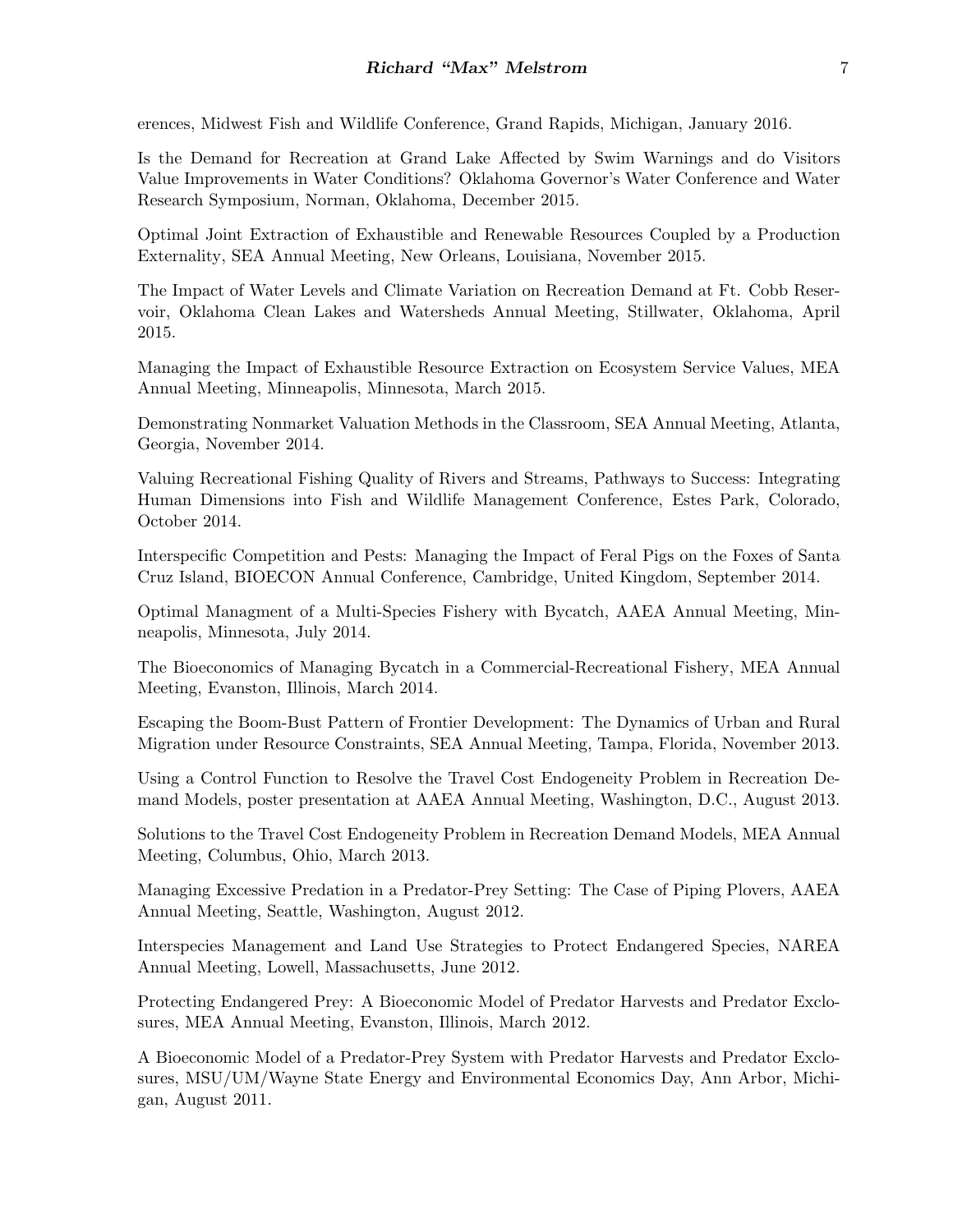Santa Catalina Island Fox: Mitigation and Adaptation Strategies for Disease, Workshop of the Synthesizing and Predicting Infectious Disease while Accounting for Endogenous Risk (SPI-DER) working group, Montreal, Canada, June 2010.

### Seminar Presentations

Dynamic Behavior in a Limited Access Commercial Fishery: Evidence from the Great Lakes, University of Wisconsin Milwaukee, School of Freshwater Sciences, May 2019.

The Effect of Land Use Restrictions for Endangered Species on Agricultural Land Values, Michigan State University, Department of Agricultural, Food and Resource Economics seminar, November 2018.

Estimating Economic Damages from a Great Lakes Oil Spill, University of Wisconsin Milwaukee, School of Freshwater Sciences, September 2018.

The Effect of Land Use Restrictions for Endangered Species on Agricultural Land Values, Northern Illinois University, Department of Economics Graduate Colloquium, April 2018.

The Petroleum Industry's Response to an Endangered Species Listing, Oklahoma State University, Department of Natural Resource Ecology and Management, February 2017.

A Demand Model of Great Lakes Recreational Fishing Controlling for Omitted Site Characteristics, Michigan State University, Department of Economics Applied Economics Seminar, September 2011.

### Grants

Social Justice In Agricultural And Environmental Economics, \$30,150. Co-PI with Sarah Jacobson (lead investigator) and Angelino Viceisza and Miesha Williams. USDA National Institute of Food and Agriculture's Agriculture and Food Research Initiative.

An Integrated Economic Assessment of Outdoor Activities Related to White-Tailed Deer and Furbearer in Indiana, \$496,970 (Loyola share \$30,000). Co-investigator with Carson Reeling and Mo Zhou (co-lead investigators). Indiana Department of Natural Resources.

Great Lakes Sea Grant Aquaculture Collaborative, \$1,026,820 (Loyola share \$138,748). Co-PI with John Downing (lead investigator), Trey Malone and Stuart Carlton. Sea Grant 2019 National Aquaculture Initiative.

Advancing Health Equity through Improved Environmental Quality without Displacing Residents in Communities Disproportionately Affected by Environmental Pollution, \$38,497. Co-PI with Tania Schusler (lead investigator) and Amy Krings. Loyola Health EQ Collaborative.

Advancing Local Marketing of Great Lakes Recreation and Fisheries Products, \$12,000. Lead investigator. Illinois-Indiana Sea Grant.

Independent Risk Analysis for the Straits Pipelines, \$16,000. Section author with Guy Meadows (lead investigator) and others, State of Michigan, 2018.

Carrying Capacity of the Illinois River, \$52,000. Co-PI with Fatemeh Soltani (lead investigator),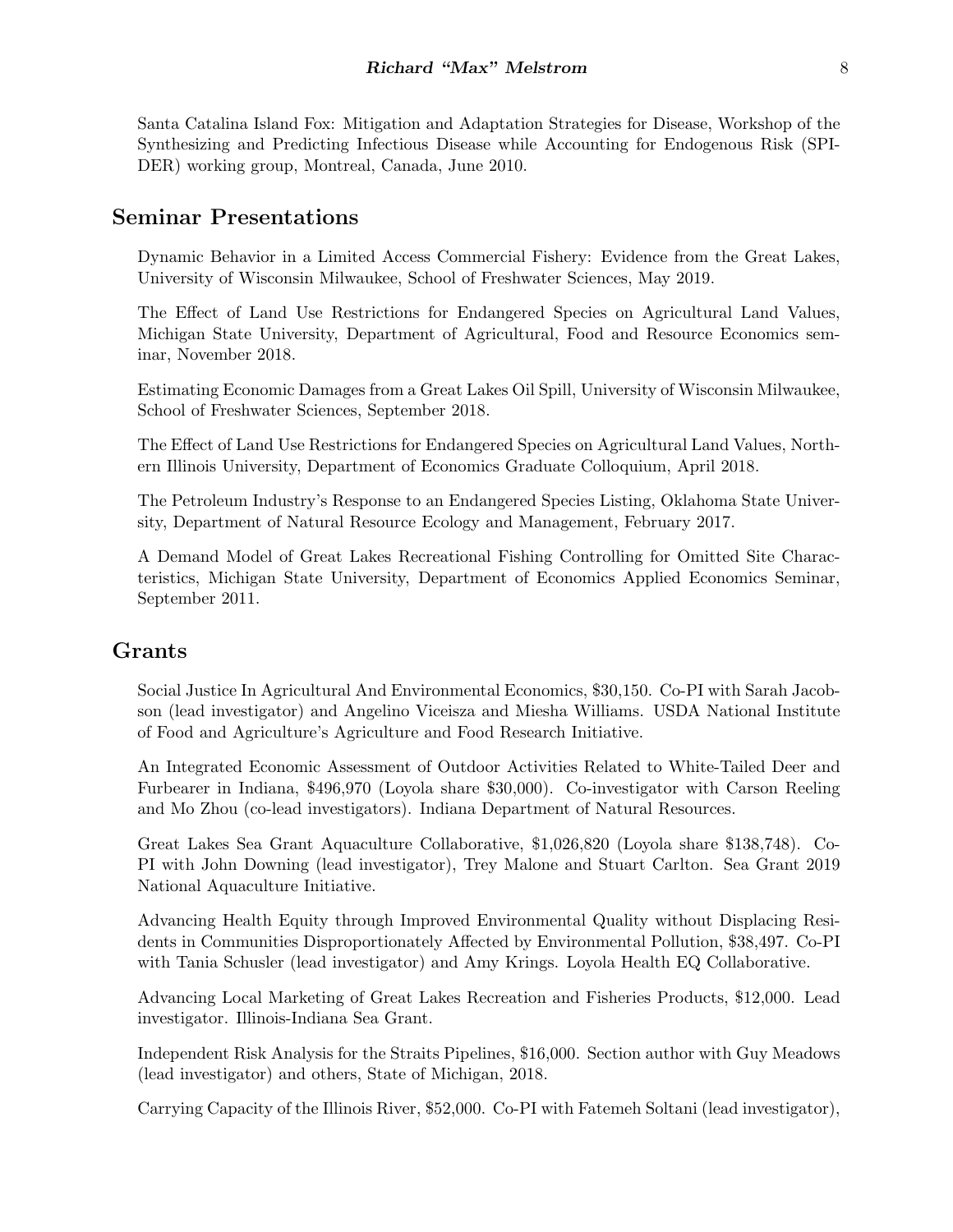Tracy Boyer and Larry Sanders, Grand River Dam Authority, 2016-2017.

Agritourism in Rural America: A Case Study of Oklahoma as a Destination for Tourists from China, \$20,000. Co-PI with Shida Henneberry (lead investigator), Beijing FangNuoJinLong Conference Service Co., 2016-2017.

Policy Instruments, Strategic Interactions, and Incentives for Habitat Conservation for Imperiled Species, \$9,988. Co-investigator with Leah Palm-Forster (lead investigator) and Carson Reeling. CBEAR Junior Mini-Grant program, 2016-2017.

Economics of the Oklahoma Paddlefish Fishery, \$5,500. Lead investigator with co-PI Dave Shideler. Oklahoma Department of Wildlife Conservation, 2016-2017.

The Economic Impact of Lesser Prairie Chicken Protection in Oklahoma, \$69,000. Lead investigator with co-PI Dwayne Elmore, Oklahoma Department of Wildlife Conservation, 2015–2017.

Estimating Lake Amenity Values to Residential Homes on Grand Lake o' the Cherokees, OK, \$83,000. Co-PI with Tracy Boyer (lead investigator), Dave Shideler and Art Stoecker, Grand River Dam Authority, 2015–2016.

Estimating Non-Market Value for the Grand River Watershed, \$150,000. Lead investigator with co-PIs Tracy Boyer and Art Stoecker, Grand River Dam Authority, 2015–2016.

The Demand for Agritourism in Oklahoma, \$12,000. Lead investigator with co-PI Bailey Norwood, Oklahoma Agricultural Experiment Station, 2014–2015.

Adapting Socio-Ecological Systems to Increased Climate Variability, Collaborator, National Science Foundation, Oklahoma EPSCoR, 2013–2018.

# Distinctions & Awards

Editor, Agricultural and Resource Economics Review, 2019-2021.

Emerging Scholar Award, Southern Agricultural Economics Association, 2016.

Best Dissertation in the Agricultural, Food and Resource Economics Department, Michigan State University, 2012.

Environmental Science and Policy Fellowship, Michigan State University, 2007–2009.

Eugene P. Stermer Award in Public Administration, Kalamazoo College, 2007.

# Student Recognition

- Advisor and research supervisor for Loyola 2021 Provost Research Fellowship Award: Hyink, J. Changing coastal amenity values and residential location: Evidence from the Great Lakes, undergraduate thesis.
- Advisor and research supervisor for Loyola 2019 Mulcahy Fellowship Award: Kaefer, M. Measuring the Demand for Alternative Bike Transportation Options, undergraduate thesis.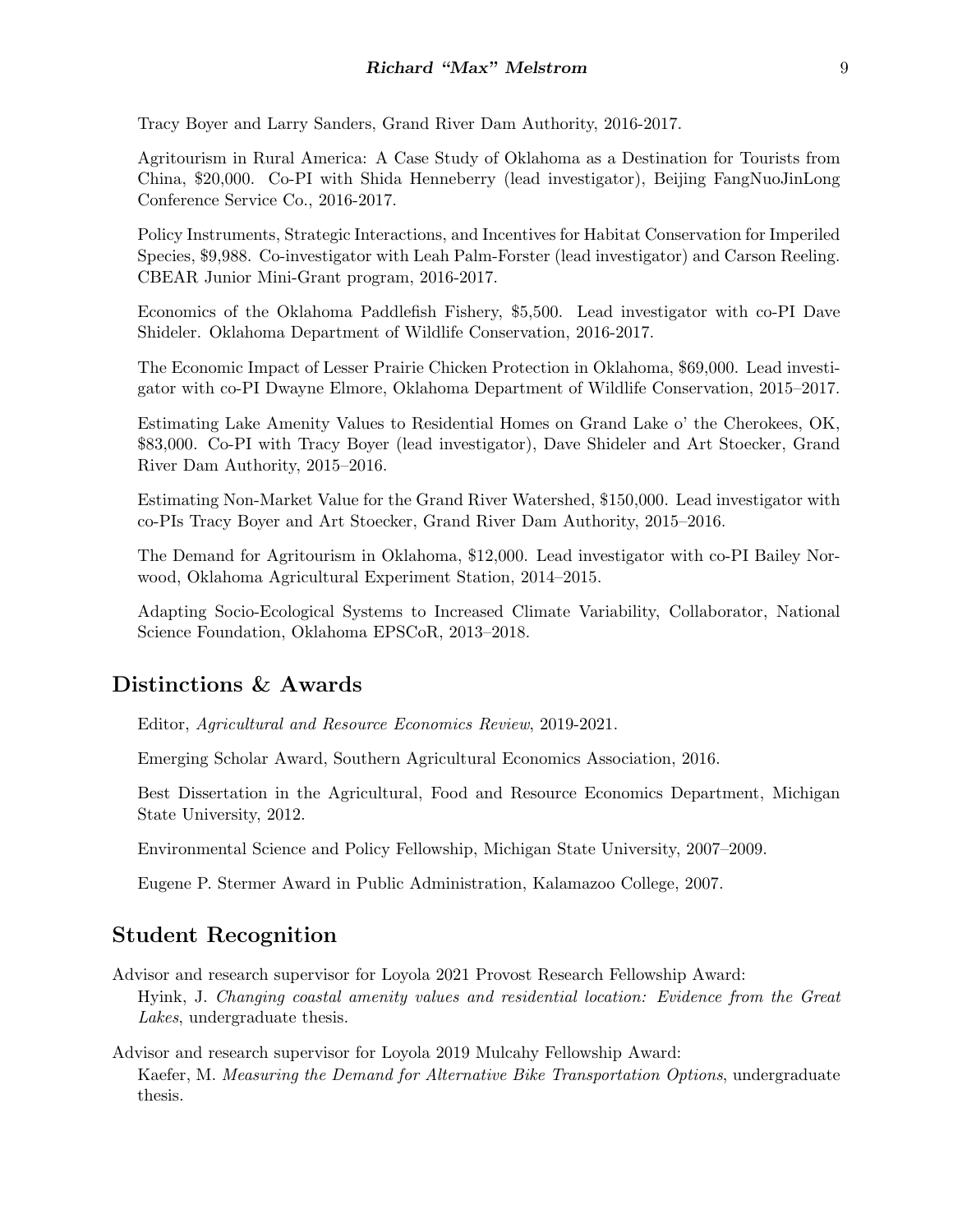Advisor and research supervisor for winner of the OSU College of Agricultural Sciences and Natural Resources 2016 Williams Outstanding Thesis award in the social science category:

Murphy, C. Modeling Revenue and Visitation Patterns of Agritourism Operations in Oklahoma, M.S. Thesis in International Agriculture

# Professional Activities

#### Loyola University Chicago Service:

Academic Technology Committee, 2018-2020

Faculty advisor, Marine Animal Advocates, 2017-current

Seminar co-organizer, School of Environmental Sustainability, 2017-2018, 2019-2020

Co-developer and director of Environmental Economics & Sustainability minor

#### Oklahoma State University Service:

Faculty Council, Division of Agricultural Sciences and Natural Resources, 2014–2017

Publicity Committee, Department of Agricultural Economics, 2015–2017

Seminar Committee, Department of Agricultural Economics, 2014–2017

Social Committee, Department of Agricultural Economics, 2014–2016

#### Salisbury University Service:

International Committee, 2013–2014

Faculty advisor, Environmental Student Association, 2012–2014

#### Michigan State University Service:

Spring Social Coordinator, 2010

Graduate Research Symposium Coordinator, Department of Agricultural, Food and Resource Economics, 2009

Seminar Committee, Department of Agricultural, Food and Resource Economics, 2008

#### Service to the Profession:

Reviewer for Ecological Economics, Environmental and Resource Economics, Environmental Processes, Journal of Cultural Economics, Journal of Environmental Management, Journal of Wildlife Management, Oryx, Environments, Tourism Economics, Journal of Economic Behavior and Organization, Journal of the Association of Environmental and Resource Economists, Journal of Environmental Economics and Management, Journal of Contemporary Water Research and Education, Resource and Energy Economics, California Agriculture, International Review of Economics Education, Water Resources Research, Marine Resource Economics, Journal of Agricultural and Resource Economics, Energy Economics, Journal of Bioeconomics, Fish and Fisheries, Tourism Management, Climate Change, Fisheries, Wildlife Research, Choices, Journal of Great Lakes Research, Journal of Agricultural and Applied Economics and Lake and Reservoir Management.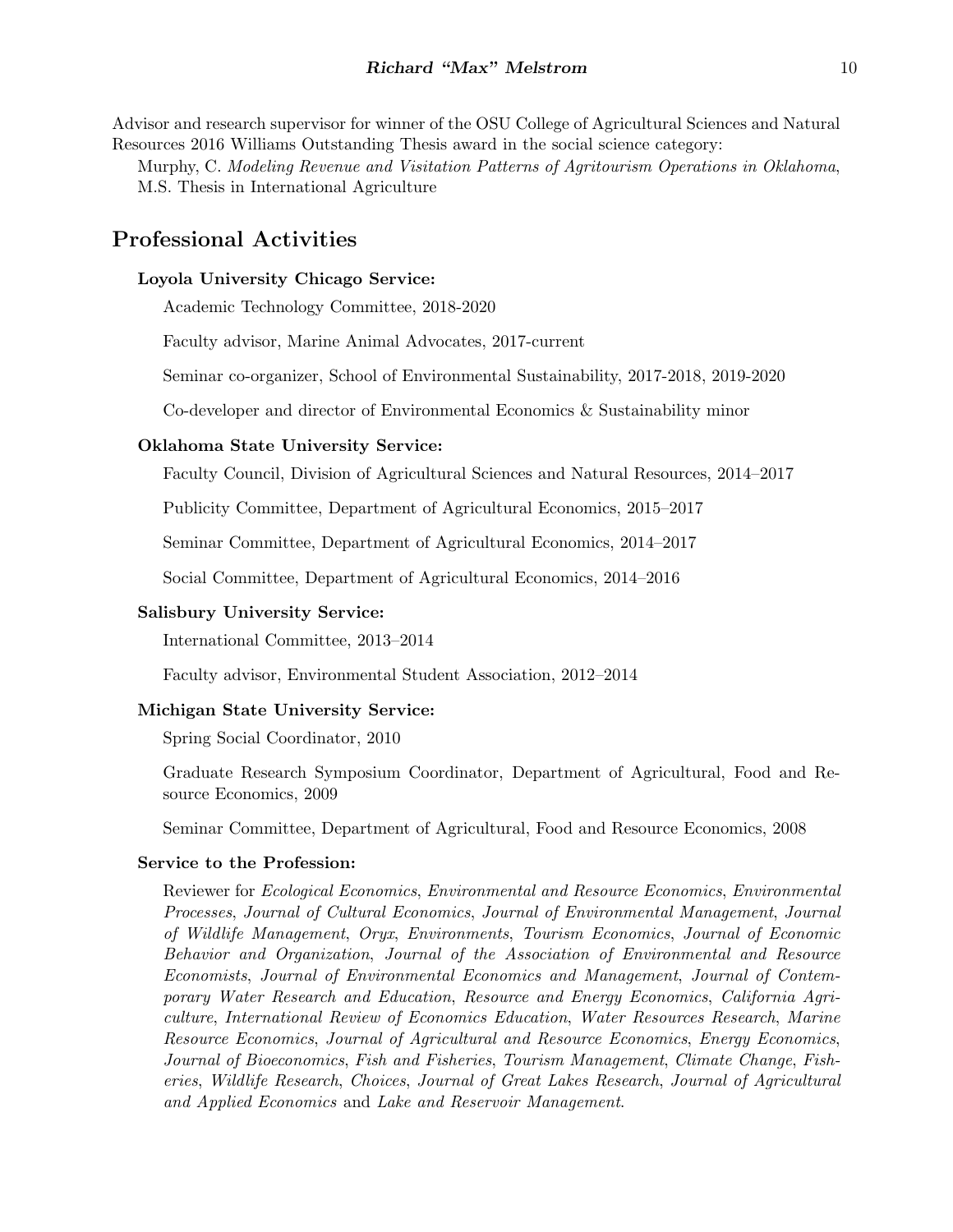Discussant at annual meeting of the Allied Social Science Associations (ASSA), 2018, 2021

Discussant at Thresholds, Tipping Points and Random Events in Dynamic Economic Systems workshop, Knoxville, Tennessee, 2015

Organizer and chair for session on ecosystem services valuation, Pathways Conference, Estes Park, Colorado, 2014

Discussant at BIOECON Conference, Cambridge, United Kingdom, 2014

Discussant at annual meeting of the Midwest Economics Association, 2012, 2013, 2014, 2015, 2016, 2017, 2018

Discussant at annual meeting of the Southern Economic Association, 2013, 2019

Session chair at annual meeting of the Midwest Economics Association, 2015

Session chair at annual meeting of the Southern Economic Association, 2015

Session moderator at annual meeting of Oklahoma Clean Lakes and Watersheds Association, 2016

AAEA annual meeting topic leader (Environmental and Nonmarket Valuation), 2017, 2018

### Graduate Advising

Cassandra Murphy, MS in International Agriculture (major advisor)

Brannon Daniels, MAg in Agricultural Economics (committee member)

Susan Brand, MAg in Agricultural Economics (major advisor)

Kelyn Jacques, MS in Agricultural Economics (committee member)

Wonkyu Cha, PhD in Agricultural Economics (committee member)

#### Undergraduate Research

Derek Wietelman, Gregory Boudreaux, Leah Vasarhelyi, Kiera Grady, Christopher Hummel, Kevin Carroll, Gabriella Rodriguez, Megh Soni, Matt Kaefer, Maris Yurdana, Rose Mohammadi, Kevin White, Luke Schmidt, Jillian Hyink, Cassidy Redding.

## Teaching

#### Loyola University Chicago Courses:

Ecological Economics; Food Economics; Food Behavior & Economics (First Year Research Experience); Natural Resource Economics; Food Systems Analysis; Food Security & Policy (First Year Research Experience)

#### Oklahoma State University University Guest Lectures: